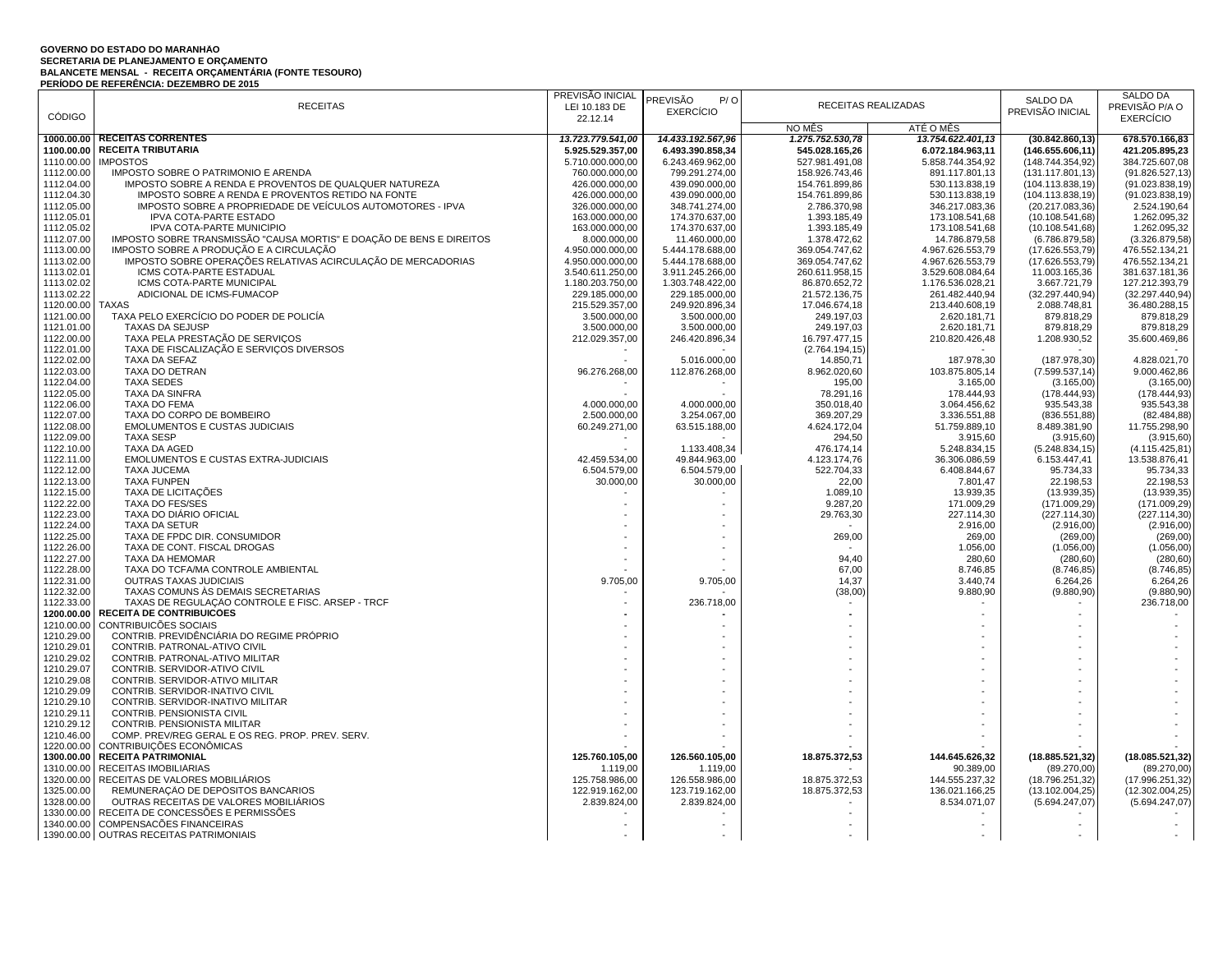## **PERÍODO DE REFERÊNCIA: DEZEMBRO DE 2015**

|               | LENODO DE NEL ENENOM. DEZEMBNO DE ZOTJ                                 |                          |                        |                |                          |                  |                  |
|---------------|------------------------------------------------------------------------|--------------------------|------------------------|----------------|--------------------------|------------------|------------------|
|               |                                                                        | PREVISÃO INICIAL         | <b>PREVISÃO</b><br>P/O |                | RECEITAS REALIZADAS      | SALDO DA         | SALDO DA         |
| <b>CÓDIGO</b> | <b>RECEITAS</b>                                                        | LEI 10.183 DE            | <b>EXERCÍCIO</b>       |                |                          | PREVISÃO INICIAL | PREVISÃO P/A O   |
|               |                                                                        | 22.12.14                 |                        | NO MÊS         | ATÉ O MÊS                |                  | <b>EXERCÍCIO</b> |
|               |                                                                        |                          |                        |                |                          |                  |                  |
|               | 1600.00.00 RECEITA DE SERVIÇOS                                         |                          | $\sim$                 | 6.591.304,14   | 10.470.953,77            | (10.470.953,77)  | (10.470.953,77)  |
|               | 1600.01.00 SERVIÇOS COMERCIAIS                                         |                          |                        | 298.704,43     | 2.428.751,21             | (2.428.751,21)   | (2.428.751, 21)  |
| 1600.02.00    | <b>SERVICOS FINANCEIROS</b>                                            |                          |                        |                |                          |                  |                  |
| 1600.06.00    | SERVIÇOS PORTUÁRIOS                                                    |                          |                        |                |                          |                  |                  |
| 1600.12.00    | <b>RECEITAS JUDICIAIS</b>                                              |                          |                        | 1.959,34       | 41.291,19                | (41.291, 19)     | (41.291, 19)     |
| 1600.13.00    | SERVIÇOS ADMINISTRATIVOS                                               |                          |                        | 5.616.241,30   | 5.616.241,30             | (5.616.241, 30)  | (5.616.241, 30)  |
| 1600.16.00    | SERVIÇOS EDUCACIONAIS                                                  |                          |                        |                |                          |                  |                  |
|               | 1600.17.00 SERVIÇOS AGROPECURIOS                                       |                          |                        |                |                          |                  |                  |
| 1600.30.00    | SERVIÇOS DE TRÂNSITO                                                   |                          |                        |                |                          |                  |                  |
| 1600.40.00    | SERVIÇOS AMBIENTAIS                                                    |                          |                        |                |                          |                  |                  |
| 1600.99.00    | OUTROS SERVICOS                                                        |                          |                        | 674.399,07     | 2.384.670,07             | (2.384.670.07)   | (2.384.670,07)   |
| 1700.00.00    | <b>TRANSFERENCIAS CORRENTES</b>                                        | 7.512.824.893,00         | 7.650.510.707,62       | 661.310.401,81 | 7.346.840.076,01         | 165.984.816,99   | 303.670.631,61   |
| 1720.00.00    | TRANSFERÊNCIAS INTERGOVERNAMENTAIS                                     | 7.483.024.893,00         | 7.620.710.707,62       | 661.047.671,77 | 7.336.464.403,13         | 146.560.489,87   | 284.246.304,49   |
|               | TRANSFERÊNCIAS DA UNIÃO                                                | 6.283.024.893,00         |                        |                |                          |                  |                  |
| 1721.00.00    |                                                                        |                          | 6.373.151.694,62       | 569.021.302,48 | 6.079.830.561,04         | 203.194.331,96   | 293.321.133,58   |
| 1721.01.00    | PARTICIPAÇÃO NA RECEITA DA UNIÃO                                       | 5.606.756.137,00         | 5.629.232.246,00       | 516.973.464,67 | 5.565.396.984,80         | 41.359.152,20    | 63.835.261,20    |
| 1721.01.01    | COTA-PARTE DO FUNDO DE PARTICIPAÇÃO DOS ESTADOS                        | 5.550.000.000,00         | 5.570.822.999,00       | 513.809.484,39 | 5.513.414.351,73         | 36.585.648,27    | 57.408.647,27    |
| 1721.01.12    | COTA-PARTE DO IMPOSTO SOBRE PRODUTOS INDUSTRIALIZADOS-IPI              | 48.287.952,00            | 48.287.952,00          | 3.163.977,28   | 38.351.042,40            | 9.936.909,60     | 9.936.909,60     |
|               | COTA-PARTE ESTADOS                                                     | 36.215.964,00            | 36.215.964,00          | 2.372.982,96   | 28.763.281,80            | 7.452.682,20     | 7.452.682,20     |
|               | COTA-PARTE MUNICÍPIOS                                                  | 12.071.988,00            | 12.071.988,00          | 790.994,32     | 9.587.760,60             | 2.484.227,40     | 2.484.227,40     |
| 1721.01.13    | CONTRIBUIÇÃO DE INTERVENÇÃO NO DOMÍNIO ECONÔMICO                       | 8.468.000,00             | 10.121.110,00          |                | 13.631.124,45            | (5.163.124, 45)  | (3.510.014, 45)  |
|               | COTA-PARTE ESTADOS                                                     | 6.351.000,00             | 7.590.832,50           |                | 10.223.343,34            | (3.872.343, 34)  | (2.632.510, 84)  |
|               | COTA-PARTE MUNICIPIOS                                                  | 2.117.000,00             | 2.530.277,50           |                | 3.407.781,11             | (1.290.781, 11)  | (877.503, 61)    |
| 1721.01.30    | COTA-PARTE CONTRIB. SAL. EDUC. QUOT. EST/FEDERAL                       |                          |                        |                |                          |                  |                  |
| 1721.01.32    | COTA-PARTE IMPOSTOS/O.C. CAMB. E SEG. T.V.M. COMER. OURO               | 185,00                   | 185,00                 | 3,00           | 466,22                   | (281, 22)        | (281, 22)        |
|               | OUTRAS TRANSFERÊNCIAS DA UNIÃO                                         |                          |                        |                |                          |                  |                  |
| 1721.01.99    |                                                                        |                          |                        |                |                          |                  |                  |
| 1721.02.00    | TRANSFERENCIAS DA UNIAO                                                |                          |                        |                |                          |                  |                  |
| 1721.22.00    | TRANSFERÊNCIA DA COMPENSAÇÃO FINANCEIRA                                | 75.931.699,00            | 75.931.699,00          | 5.188.433,81   | 58.709.511,87            | 17.222.187,13    | 17.222.187,13    |
| 1721.22.11    | COTA-PARTE COMPENS. FINANC. RECUR. HÍDRICOS CFRH                       | 5.638.955,00             | 5.638.955,00           | 593.610,66     | 4.923.923,81             | 715.031,19       | 715.031,19       |
| 1721.22.20    | COTA-PARTE COMP. FINAC. RECUR. MINERAIS CFEM                           | 1.337.550,00             | 1.337.550,00           | 96.905,31      | 1.551.931,53             | (214.381,53)     | (214.381, 53)    |
| 1721.22.70    | COTA-PARTE FUNDO ESPECIAL DO PETRÓLEO - FEP                            | 68.955.194,00            | 68.955.194,00          | 4.497.917,84   | 52.233.656,53            | 16.721.537,47    | 16.721.537,47    |
| 1721.33.00    | TRANSFERÊNCIAS DE RECURSOS DO SISTEMA ÚNICO DE SAÚDE-SUS FUNDO A FUNDO | 402.991.889,00           | 420.992.934,00         | 25.703.340,49  | 336.060.533,42           | 66.931.355,58    | 84.932.400,58    |
| 1721.33.06    | CONV. FUNASA/SES 0371/2009                                             |                          |                        |                |                          |                  |                  |
| 1721.33.07    | CONV. MDS E COMB A FOME PROG. LEITE é VIDA                             |                          |                        |                |                          |                  |                  |
| 1721.33.08    | FUNDO ESTADUAL DE SAUDE SUS                                            |                          |                        |                |                          |                  |                  |
|               |                                                                        |                          |                        |                |                          |                  |                  |
| 1721.33.10    | <b>PROESF</b>                                                          |                          |                        |                |                          |                  |                  |
| 1721.33.11    | CONV. SESPA - FUNDAÇÃO NAC DE SAÚDE Nº140/96DF                         |                          |                        |                |                          |                  |                  |
| 1721.33.14    | CONV.FAEC-FNS DIVERSOS PROGRAMAS                                       |                          |                        |                |                          |                  |                  |
| 1721.33.17    | CONVENIO/ SETEPS/ MPAS/ CRECHE/ IDOSOS/ DEFICIENTE                     |                          |                        |                |                          |                  |                  |
| 1721.33.18    | MEDIA/ALTA COMPLEXIDADE VIGILÂNCIA SANITARIA                           |                          |                        |                |                          |                  |                  |
| 1721.33.31    | CONVÊNIO GQV/DST - AIDS DO MINISTÉRIO DA SAÚDE                         |                          |                        |                |                          |                  |                  |
| 1721.33.34    | MS/FNS- GOV. ESTADO/GQV/PROJ.ALVORAD                                   |                          |                        |                |                          |                  |                  |
| 1721.33.50    | SAÚDE GESTÃO PLENA                                                     | 402.991.889,00           | 420.992.934,00         | 25.703.340,49  | 336.060.533,42           | 66.931.355,58    | 84.932.400,58    |
| 1721.33.51    | CONVENIOS DIBERSOS MNS/SES                                             |                          |                        |                |                          |                  |                  |
| 1721.33.60    | CONV.MMS PREVENCAO DE CONTROLE DO CANCER                               |                          |                        |                |                          |                  |                  |
| 1721.33.61    | TETO FIANCEIRO VIGILANCIA EM SAUDE (FUNDOVIG)                          |                          |                        |                |                          |                  |                  |
| 1721.33.65    | PROGRAMA ESCOLA TÉCNICA MINIST SAÚDE/SES                               |                          |                        |                |                          |                  |                  |
| 1721.33.67    | CONV. MNS 2109/ SES SANGUE HEMODERIVADOS                               |                          |                        |                |                          |                  |                  |
|               |                                                                        |                          |                        |                |                          |                  |                  |
| 1721.33.68    | CONV.FNS/SES FORTALECIMENTO DE VIG EM SAUDE                            |                          |                        |                |                          |                  |                  |
| 1721.33.69    | CONV.MNS/SES REDE FRIOS                                                |                          |                        |                |                          |                  |                  |
| 1721.33.71    | CONV.426 MNS/SES EPIDEMIOLOGIA                                         |                          |                        |                |                          |                  |                  |
| 1721.33.72    | CONV 1513 MNS/ SES ATENÇÃO A SAÚDE DA MULHER                           |                          |                        |                |                          |                  |                  |
| 1721.33.73    | CONV.MNS 3366/SES FORT.SUS ESTUDOS E PESQUISA                          |                          |                        |                |                          |                  |                  |
| 1721.33.74    | CONV. 3107 MS/ SES A TENÇÃO A SAÚDE DO IDOSO                           |                          |                        |                |                          |                  |                  |
| 1721.33.75    | CONV.MNS 1438 FORTALECIMENTO DOS CONSELHOS                             |                          |                        |                |                          |                  |                  |
| 1721.33.76    | CONV. 2468 MS/ SES PROGR. DE ODONTOLOGIA ESCOLAR                       |                          |                        |                |                          |                  |                  |
| 1721.33.77    | CONV. 3107/04 FNS/ SES/ ATENÇÃO SAÚDE DO HOMEM                         |                          |                        |                |                          |                  |                  |
| 1721.33.78    | CONV.FNS/SES/ATENCAO SAUDE SIST.PENITENCIARIO                          |                          |                        |                |                          |                  |                  |
| 1721.33.81    | PROGRAMA DAS ACOES ALIMENTACAO E NUTRICAO/SUS                          |                          |                        |                |                          |                  |                  |
| 1721.33.99    | OUTRAS TRANSFERÊNCIAS DO SUS                                           |                          |                        |                |                          |                  |                  |
| 1721.35.00    | TRANSFERÊNCIAS DE REC. DO FUNDO NACIONAL DO DESENV. EDUCAÇÃO - FNDE    | 44.381.455,00            | 45.596.875,00          | 7.554.260,27   | 49.225.641,29            |                  | (3.628.766, 29)  |
|               | TRANSFERÊNCIA DO SALÁRIO EDUCAÇÃO                                      | 22.000.000,00            |                        |                |                          | (4.844.186,29)   |                  |
| 1721.35.01    |                                                                        |                          | 23.215.420,00          | 2.180.405,87   | 22.621.174,97            | (621.174, 97)    | 594.245,03       |
| 1721.35.03    | TRANSF. FNDE/ PNAE                                                     |                          |                        |                |                          |                  |                  |
| 1721.35.04    | PROGR. DE INTEG. DA EDUC. PROF. PROEJA                                 | $\overline{\phantom{a}}$ |                        |                | $\overline{\phantom{a}}$ |                  |                  |
| 1721.35.05    | CONVÊNIO UEMA CAPES - DEMANDA                                          |                          |                        |                |                          |                  |                  |
| 1721.35.06    | <b>MERENDA ESCOLAR</b>                                                 | 21.881.455,00            | 21.881.455,00          | 5.121.874,40   | 25.489.039,60            | (3.607.584, 60)  | (3.607.584, 60)  |
| 1721.35.07    | CONVÊNIO FNDE/SEC. DE EDUCAÇÃO                                         |                          |                        | 251.980,00     | 396.820,00               | (396.820,00)     | (396.820,00)     |
| 1721.35.08    | CONVÊNIO INEP/ME/CENSO EDUCACIONAL/SEC. EDUCAÇÃO                       | $\overline{\phantom{a}}$ |                        |                |                          |                  |                  |
| 1721.35.99    | OUTRAS TRANSF. DO FNDE                                                 | 500.000,00               | 500.000,00             |                | 718.606,72               | (218.606, 72)    | (218.606, 72)    |
| 1721.36.00    | TRANSFERÊNCIA FINANCEIRA DO ICMS DESONERAÇÃO                           | 24.552.450,00            | 24.552.450,00          | 2.046.037,50   | 24.552.450,00            |                  |                  |
| 1721.99.00    | OUTRAS TRANSFERÊNCIAS DA UNIÃO                                         | 128.411.263,00           | 176.845.490,62         | 11.555.765,74  | 45.885.439,66            | 82.525.823,34    | 130.960.050,96   |
|               |                                                                        |                          |                        |                |                          |                  |                  |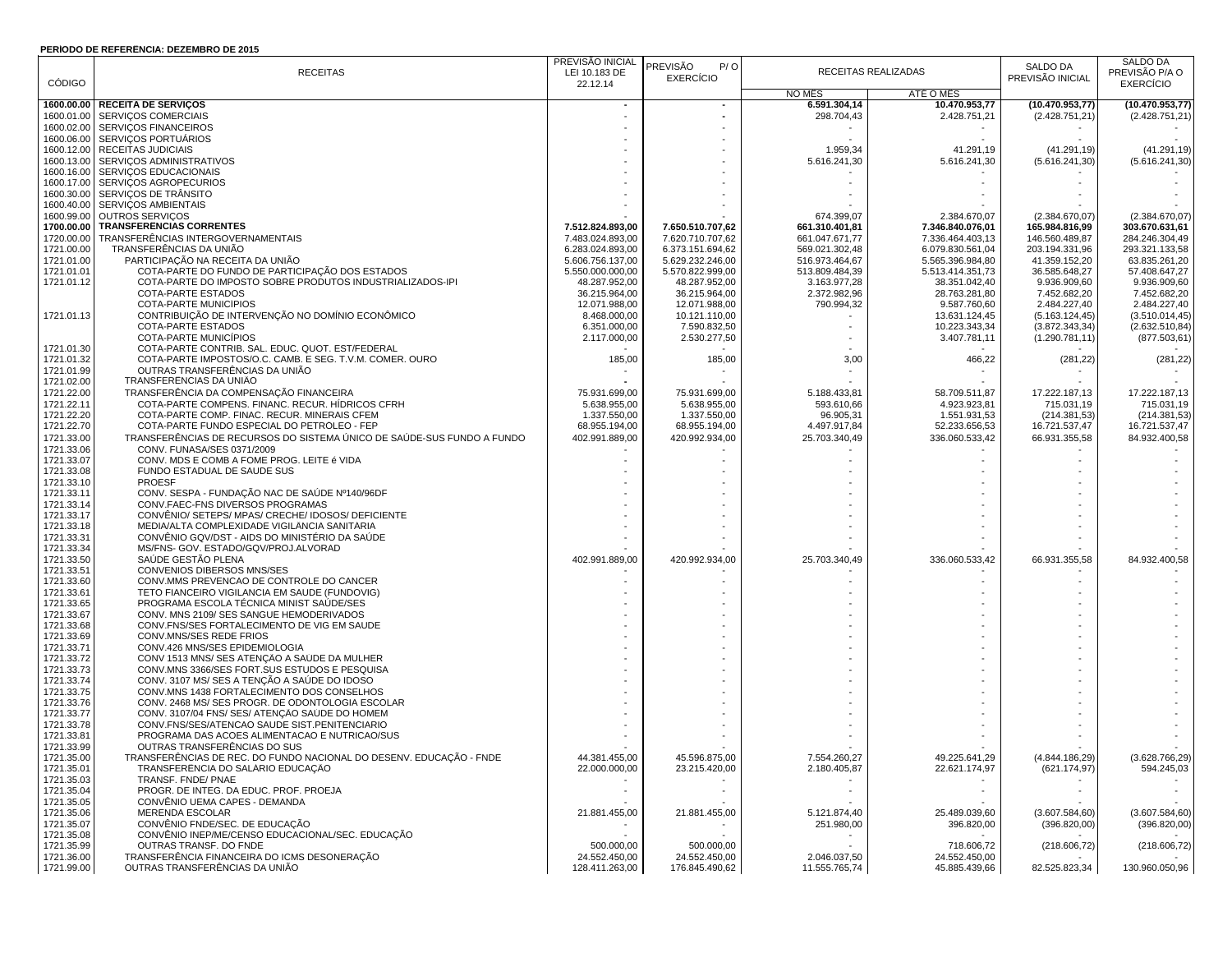## **PERÍODO DE REFERÊNCIA: DEZEMBRO DE 2015**

|                          | <b>FERIODO DE REFERENCIA. DEZEMBRO DE 2013</b>                            |                  |                  |                |                                |                                |                                |
|--------------------------|---------------------------------------------------------------------------|------------------|------------------|----------------|--------------------------------|--------------------------------|--------------------------------|
|                          |                                                                           | PREVISÃO INICIAL | PREVISÃO<br>P/O  |                |                                | SALDO DA                       | SALDO DA                       |
|                          | <b>RECEITAS</b>                                                           | LEI 10.183 DE    | <b>EXERCÍCIO</b> |                | RECEITAS REALIZADAS            | PREVISÃO INICIAL               | PREVISÃO P/A O                 |
| CÓDIGO                   |                                                                           | 22.12.14         |                  |                |                                |                                | <b>EXERCÍCIO</b>               |
|                          |                                                                           |                  |                  | NO MÊS         | ATÉ O MÊS                      |                                |                                |
| 1724.00.00               | TRANSFERÊNCIAS MULTIGOVERNAMENTAIS                                        | 1.200.000.000.00 | 1.247.559.013.00 | 92.026.369,29  | 1.256.633.842.09               | (56.633.842.09)                | (9.074.829.09)                 |
|                          | TRANSF. DE REC. DO FUNDO DE MANUTENÇÃO E DE SENV. DA EDUCAÇÃO BASICA E DE |                  |                  |                |                                |                                |                                |
| 1724.01.00               | VALORIZ. DOS PROFISSIONAIS DA EDUCAÇÃO - FUNDEB                           | 608.009.560,00   | 655.568.573,00   | 52.425.352,79  | 593.118.520,10                 | 14.891.039,90                  | 62.450.052,90                  |
|                          | TRANSF. DE REC. DA COMPLEM. DA UNIAO AO FUNDO DE MANUTENÇÃO E DESENV. DA  |                  |                  |                |                                |                                |                                |
| 1724.02.00               | EDUCAÇÃO BÁSICA E DE VALORIZAÇÃO DOS PROFISSIONAIS DAEDUCAÇÃO - FUNDEB    | 591.990.440,00   | 591.990.440,00   | 39.601.016,50  | 663.515.321,99                 | (71.524.881.99)                | (71.524.881,99)                |
| 1730.00.00               | TRANSFERÊNCIAS DE INSTITUIÇÕES PRIVADAS                                   | 29.800.000,00    | 29.800.000,00    | 262.730,04     | 10.375.672,88                  | 19.424.327,12                  | 19.424.327,12                  |
| 1750.00.00               | TRANSFERÊNCIAS DE PESSOAS                                                 |                  |                  |                |                                |                                |                                |
| 1760.00.00               | TRANSFERENCIAS DE CONVENIOS                                               |                  |                  |                | $\sim$                         |                                |                                |
| 1900.00.00               | <b>OUTRAS RECEITAS CORRENTES</b>                                          | 159.665.186,00   | 162.730.897,00   | 43.947.287,04  | 180.480.781,92                 | (20.815.595.92)                | (17.749.884,92)                |
| 1910.00.00               | MULTAS E JUROS DE MORA                                                    | 40.095.857,00    | 40.095.857,00    | 6.190.139,43   | 50.655.606,88                  | (10.559.749.88)                | (10.559.749, 88)               |
| 1911.00.00               | MULTAS E JUROS DE MORA/TRIBUTOS                                           | 40.095.857,00    | 40.095.857,00    | 6.190.139,43   | 50.653.606,88                  | (10.557.749,88)                | (10.557.749.88)                |
| 1911.10.00               | MULTAS E JUROS DE MORA DO ICMS                                            | 21.392.362,00    | 21.392.362,00    | 2.856.883,35   | 22.924.789,58                  | (1.532.427,58)                 | (1.532.427,58)                 |
| 1911.12.00               | MULTAS E JUROS MORA DIV. ATIVA                                            | 3.341.409,00     | 3.341.409,00     | 549.612,76     | 5.321.932,20                   | (1.980.523, 20)                | (1.980.523,20)                 |
| 1911.13.00               | MULTAS E JUROS DE MORADO ITCD                                             |                  |                  | 49.156,68      | 803.020,28                     | (803.020, 28)                  | (803.020, 28)                  |
| 1911.14.00               | MULTAS E JUROS DE MORADO FUMACOP                                          | 10.377,00        | 10.377,00        | 171,38         | 164.671,43                     | (154.294, 43)                  | (154.294, 43)                  |
| 1911.16.00               | MULTAS E JUROS DE MORA DO IPVA                                            | 418.350,00       | 418.350,00       | 503.948,90     | 1.826.369,84                   | (1.408.019, 84)                | (1.408.019, 84)                |
| 1911.17.00               | <b>INDENIZAÇÕES</b>                                                       |                  |                  |                |                                |                                |                                |
| 1911.18.00               | <b>RESTITUICÕES</b>                                                       |                  | $\blacksquare$   |                |                                |                                |                                |
| 1911.19.00               | MULTAS DE TRNSITO                                                         |                  |                  |                |                                |                                |                                |
| 1911.24.00               | MULTAS E JUROS DE MORA DO ICMS - MUNICÍPIO                                | 3.242.642.00     | 3.242.642.00     | 411.448.30     | 3.160.904.66                   | 81.737.34                      | 81.737,34                      |
| 1911.25.00               | MULTAS E JUROS DE MORA DO IPVA - MUNICÍPIO                                | 386.745,00       | 386.745,00       | 236.539,72     | 1.219.665,85                   | (832.920, 85)                  | (832.920, 85)                  |
| 1911.26.00               | MULTAS E JUROS DE MORA DIV. ATIVA - MUNICÍPIO                             | 746.781,00       | 746.781,00       | 91.717,09      | 963.848,90                     | (217.067,90)                   | (217.067,90)                   |
| 1911.99.00               | MULTAS E JUROS DEMORA - OUTROS TRIBUTOS                                   | 10.557.191,00    | 10.557.191,00    | 1.490.661,25   | 14.268.404,14                  | (3.711.213, 14)                | (3.711.213, 14)                |
| 1919.00.00               | MULTAS E JUROS DE MORA DE OUTRAS RECEITAS                                 |                  |                  |                | 2.000,00                       | (2.000, 00)                    | (2.000, 00)                    |
| 1919.15.00               | <b>MULTAS DIVERSAS</b>                                                    |                  |                  |                | 2.000,00                       |                                | (2.000, 00)                    |
| 1919.16.00               | MULTAS DE TRÂNSITO                                                        |                  |                  |                |                                | (2.000, 00)                    |                                |
|                          | INDENIZAÇÕES E RESTITUIÇÕES                                               | 54.176.472,00    | 54.176.472,00    | 24.833.855,72  |                                |                                |                                |
| 1920.00.00<br>1921.00.00 | <b>INDENIZAÇÕES</b>                                                       | 54.176.472,00    | 54.176.472,00    | 24.833.855,72  | 42.872.908,93<br>42.872.908,93 | 11.303.563,07<br>11.303.563,07 | 11.303.563,07<br>11.303.563,07 |
| 1921.01.00               | COMPENSAÇÃO FINANCEIRA P/ OUTROS RECURSOS HÍDRICOS                        |                  |                  |                |                                |                                | 23.857,00                      |
| 1921.03.00               | COMPENSAÇÃO FINANCEIRA ÓLEO BRUTO                                         | 23.857,00        | 23.857,00        |                | $\overline{\phantom{a}}$       | 23.857,00                      |                                |
| 1921.09.00               | OUTRAS INDENIZAÇÕES E RESTITUIÇÕES                                        |                  |                  |                |                                |                                | 10.670.448,95                  |
|                          |                                                                           | 53.537.795,00    | 53.537.795,00    | 24.833.855,72  | 42.867.346,05                  | 10.670.448,95                  |                                |
| 1921.99.00               | OUTRAS INDENIZAÇÕES                                                       | 614.820,00       | 614.820,00       |                | 5.562,88                       | 609.257,12                     | 609.257,12                     |
| 1922.00.00               | <b>RESTITUIÇÕES</b>                                                       |                  |                  |                |                                |                                |                                |
| 1922.10.00               | COMPENSAÇÃO PREVIDENCIÁRIA                                                |                  |                  |                |                                |                                |                                |
| 1922.99.00               | OUTRAS RESTITUICÕES                                                       |                  |                  |                |                                |                                |                                |
| 1930.00.00               | RECEITA DA DÍVIDA ATIVA                                                   | 14.532.857,00    | 17.598.568,00    | 5.584.951,10   | 42.573.371,43                  | (28.040.514, 43)               | (24.974.803, 43)               |
| 1931.00.00               | RECEITA DA DÍVIDA ATIVA TRIBUTÁRIA                                        | 13.118.711,00    | 16.184.422,00    | 4.242.467,57   | 37.418.731,17                  | (24.300.020, 17)               | (21.234.309, 17)               |
| 1931.10.00               | RECEITA DA DÍVIDA ATIVA TRIBUTARIA                                        |                  |                  |                |                                |                                |                                |
| 1931.11.00               | RECEITA DA DIVIDA ATIVA DO ICMS                                           | 11.521.231,00    | 14.586.942,00    | 1.114.011,73   | 15.463.920,77                  | (3.942.689, 77)                | (876.978,77)                   |
| 1931.14.00               | RECEITA DA DÍVIDA ATIVA DO IPVA                                           | 1.597.480,00     | 1.597.480,00     | 3.128.455,84   | 21.954.810,40                  | (20.357.330,40)                | (20.357.330,40)                |
| 1931.99.00               | RECEITA DA DÍVIDA ATIVA DE OUTROS TRIBUTOS                                |                  |                  |                |                                |                                |                                |
| 1932.00.00               | RECEITA DA DÍVIDA ATIVA PARTE MUNICÍPIO.                                  | 1.414.146,00     | 1.414.146,00     | 1.342.483,53   | 5.154.640,26                   | (3.740.494.26)                 | (3.740.494,26)                 |
| 1990.00.00               | RECEITAS DIVERSAS                                                         | 50.860.000,00    | 50.860.000,00    | 7.338.340,79   | 44.378.894,68                  | 6.481.105,32                   | 6.481.105,32                   |
| 1990.01.00               | OUTRAS RECEITAS DIVERSAS                                                  | 50.860.000,00    | 50.860.000,00    | 7.338.340,79   | 44.378.894,68                  | 6.481.105,32                   | 6.481.105,32                   |
| 1990.05.00               | SALDOS DE EXERCÍCIOS ANTERIORES                                           |                  |                  |                |                                |                                |                                |
| 1990.99.00               | <b>OUTRAS RECEITAS</b>                                                    |                  |                  |                |                                | $\overline{\phantom{a}}$       |                                |
| 2000.00.00               | <b>RECEITAS DE CAPITAL</b>                                                | 1.985.091.821,00 | 2.021.463.740,97 | 245.196.176,42 | 544.325.884,21                 | 1.440.765.936,79               | 1.477.137.856,76               |
| 2100.00.00               | OPERAÇÕES DE CRÉDITO                                                      | 1.708.763.977,00 | 1.708.763.977,00 | 242.543.148,77 | 541.235.556,56                 | 1.167.528.420,44               | 1.167.528.420,44               |
| 2110.00.00               | OPERAÇÕES DE CRÉDITO INTERNAS                                             | 1.700.000.000,00 | 1.700.000.000,00 | 242.543.148,77 | 538.932.694,62                 | 1.161.067.305,38               | 1.161.067.305,38               |
| 2120.00.00               | OPERAÇÕES DE CRÉDITO EXTERNAS                                             | 8.763.977,00     | 8.763.977,00     |                | 2.302.861.94                   | 6.461.115.06                   | 6.461.115,06                   |
| 2200.00.00               | ALIENAÇÃO DE BENS                                                         | 816.175,00       | 816.175,00       |                | 437.300,00                     | 378.875,00                     | 378.875,00                     |
| 2210.00.00               | ALIENAÇÃO DE BENS MÓVEIS                                                  | 816.175,00       | 816.175,00       |                | 437.300,00                     | 378.875,00                     | 378.875,00                     |
| 2220.00.00               | ALIENAÇÃO DE BENS IMÓVEIS                                                 |                  |                  |                |                                |                                |                                |
| 2300.00.00               | AMORTIZAÇÕES DE EMPRÉSTIMOS                                               |                  |                  |                |                                |                                |                                |
| 2310.00.00               | DE EMPRESTIMOS                                                            |                  |                  |                |                                |                                |                                |
| 2320.00.00               | DE FINANCIAMENTOS                                                         |                  |                  |                |                                |                                |                                |
| 2400.00.00               | TRANSFERÊNCIAS DE CAPITAL                                                 | 275.511.669,00   | 311.883.588,97   | 2.653.027,65   | 2.653.027,65                   | 272.858.641,35                 | 309.230.561,32                 |
| 2420.00.00               | TRANSFERÊNCIAS INTERGOVERNAMENTAIS                                        | 275.511.669,00   | 311.883.588,97   | 2.653.027,65   | 2.653.027,65                   | 272.858.641,35                 | 309.230.561,32                 |
| 2421.00.00               | TRANSFERÊNCIAS DA UNIÃO                                                   | 275.511.669,00   | 311.883.588,97   | 2.653.027,65   | 2.653.027,65                   | 272.858.641,35                 | 309.230.561,32                 |
| 2430.00.00               | TRANSFERÊNCIAS DE INSTITUIÇÕES PRIVADAS                                   |                  |                  |                |                                |                                |                                |
| 2500.00.00               | OUTRAS RECEITAS DE CAPITAL                                                |                  |                  |                |                                |                                |                                |
| 7000.00.00               | RECEITAS CORRENTES - INTRA-ORCAMENTÁRIAS                                  |                  |                  |                |                                |                                |                                |
| 7200.00.00               | RECEITAS DE CONTRIBUIÇÕESES - INTRA-ORCAMENTÁRIAS                         |                  |                  |                |                                |                                |                                |
| 7210.00.00               | CONTRIBUIÇÕES SOCIAIS - INTRA-ORCAMENTÁRIAS                               |                  |                  |                |                                |                                |                                |